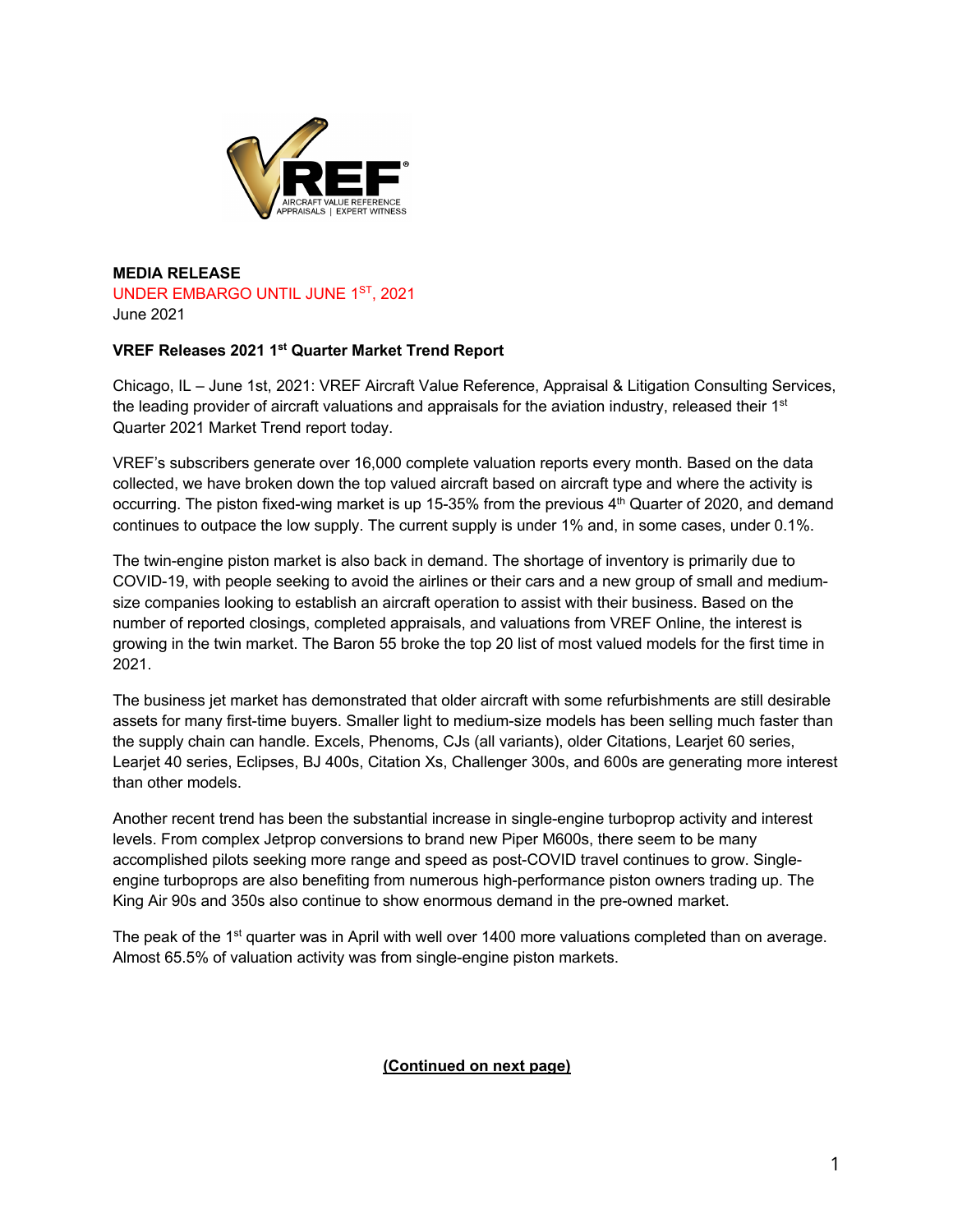# **Prominent Aircraft Market Trends 2021**

# **Top 10 Valued Single-Engine Piston Aircraft**

- 1. Cessna 182 A-R Skylane
- 2. Cessna 172 I-M Skyhawk
- 3. Beechcraft Bonanza A36
- 4. Piper Cherokee PA-28-180
- 5. Cessna 172 A-H Skyhawk

# **Top 5 Valued Twin-Engine Piston Aircraft**

1.1. Beechcraft Baron 55 A/B

- 2. Cessna 310 B-O
- 3. Beechcraft Baron 58
- 4. Piper Twin Comanche PA-30/39
- 5. Beechcraft Baron 55 C-E

# **Top 5 Valued Light Business Jets**

1. Cessna Citation Excel 2. Embraer Phenom 300 3. Cessna Citation Jet CJ3 4. Cessna Citation Jet CJ4 5. Learjet 60 Series

## **Top 5 Valued Large Business Jets**

- 1. Gulfstream G550 2. Gulfstream G450 3. Gulfstream GIV/IVSP
- 4. Challenger 604
- 5. Embraer Legacy 600

6. Cirrus SR22 7. Cessna 150 A-M 8. Beechcraft Bonanza 35 A-P 9. Cessna 172 N-P Skyhawk 10. Cessna 172 R/S Skyhawk

# **Top 5 Valued Turboprop Aircraft**

- 1. Pilatus PC-12
- 2. Beechcraft King Air 350
- 3. Cessna Caravan 208 Series
- 4. Piper Meridian PA-46 500TP
- 5. Beechcraft King Air C90

# **Top 5 Valued Helicopter**

- 1. Airbus Astar AS350B3 & B3E & H125 2. Leonardo/Agusta Grand A109S 3. Leonardo/Agusta Grand New AW109SP
- 4. Leonardo/Agusta AW139
- 5. Bell 407

# **Top 5 Valued Mid-Size Business Jets**

- 1. Citation Sovereign 2. Challenger 300
- 3. Gulfstream G200
- 4. Falcon 2000
- 5. Citation X

## (Continued on next page)